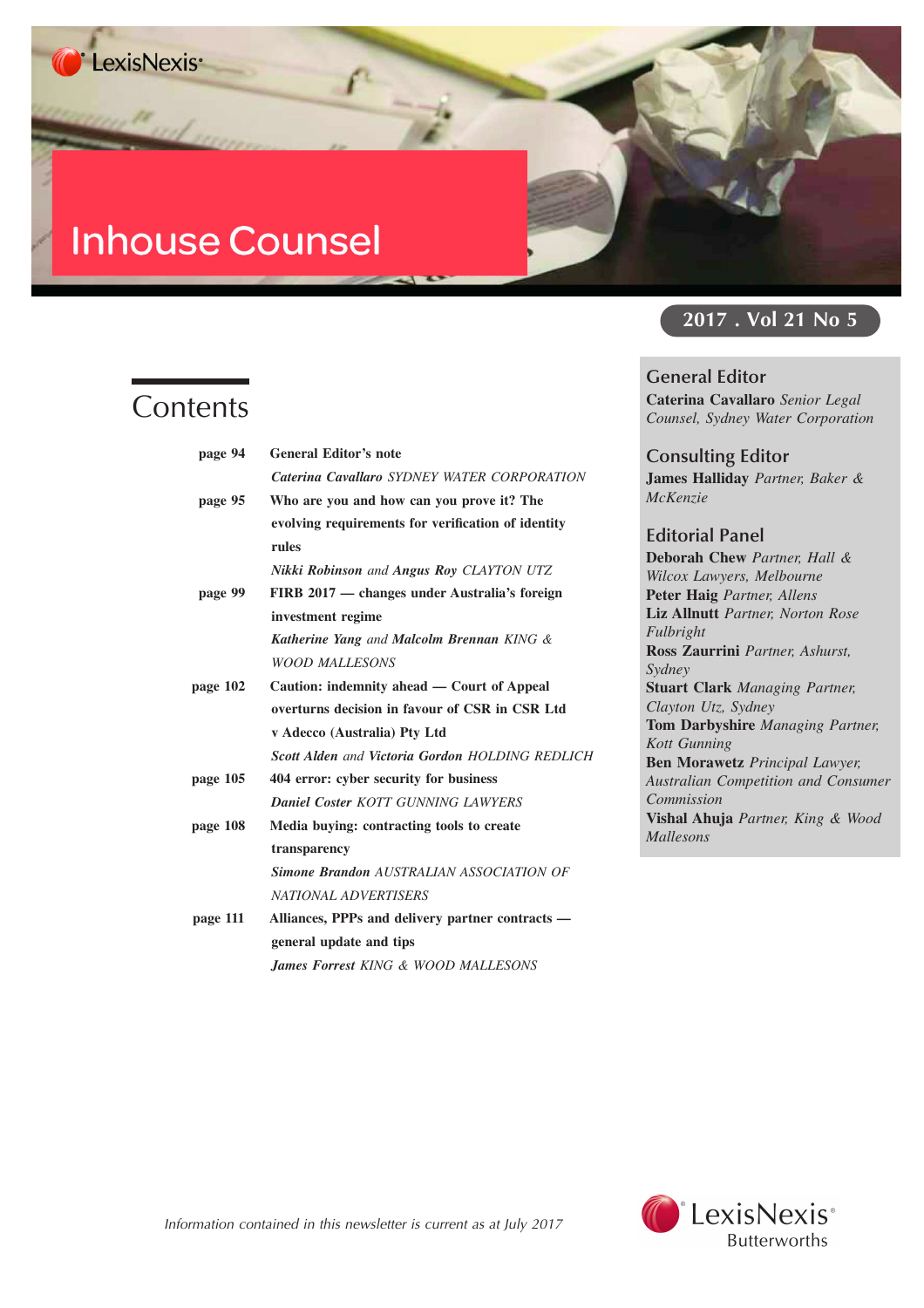# General Editor's note

## *Caterina Cavallaro SYDNEY WATER CORPORATION*

In this edition of *Inhouse Counsel*:

- The rise of identity theft and fraud, together with the increased popularity of digital signatures and e-contracts, means that it is more important than ever to be able to prove who is signing a contract. Nikki Robinson and Angus Roy (Clayton Utz) take us through the newly introduced verification of identity, including what you need to know as in-house counsel and how to comply with the new requirements.
- Katherine Yang and Malcolm Brennan (King & Wood Mallesons) review the changes under Australia's foreign investment regime, focusing on the recently established Critical Infrastructure Centre and its register. The article discussed the key benefits of the new changes and identifies issues to keep in mind for clients seeking Foreign Investment Review Board (FIRB) approval.
- Indemnities are complex, have far-reaching consequences and are often not properly understood. Scott Alden and Victoria Gordon (Holding Redlich) summarise the key issues in a recent NSW Court of Appeal decision, *CSR Ltd v Adecco (Australia)* Pty Ltd,<sup>1</sup> highlighting the perils of a poorly drafted indemnity.
- In a timely consideration of cyber security, Daniel Coster (Kott Gunning Lawyers) discusses ransomware and its origins, considers Australian and global examples, and reviews the Australian legislative

framework. The article considers the Privacy Act 1988 (Cth) and the recently introduced protections which will come into effect in 2018.

- Simone Brandon (Australian Association of National Advertisers) (AANA) considers the AANA's Media Contract Template and Media Contract Guidance Notes, both of which help advertisers obtain greater transparency over the return and effectiveness of their media investment.
- In recent years, alliances and public private partnerships have remained popular delivery alternatives for major projects, while the delivery partner model has emerged as a further option to assist with project delivery. James Forrest (King & Wood Mallesons) compares the different delivery alternatives and identifies key issues to consider when working with these models.



*Caterina Cavallaro Senior Legal Counsel Sydney Water Corporation caterina.cavallaro@sydneywater.com.au www.sydneywater.com.au*

#### **Footnotes**

1. *CSRLtdvAdecco(Australia)PtyLtd*[2017]NSWCA121;BC201704057.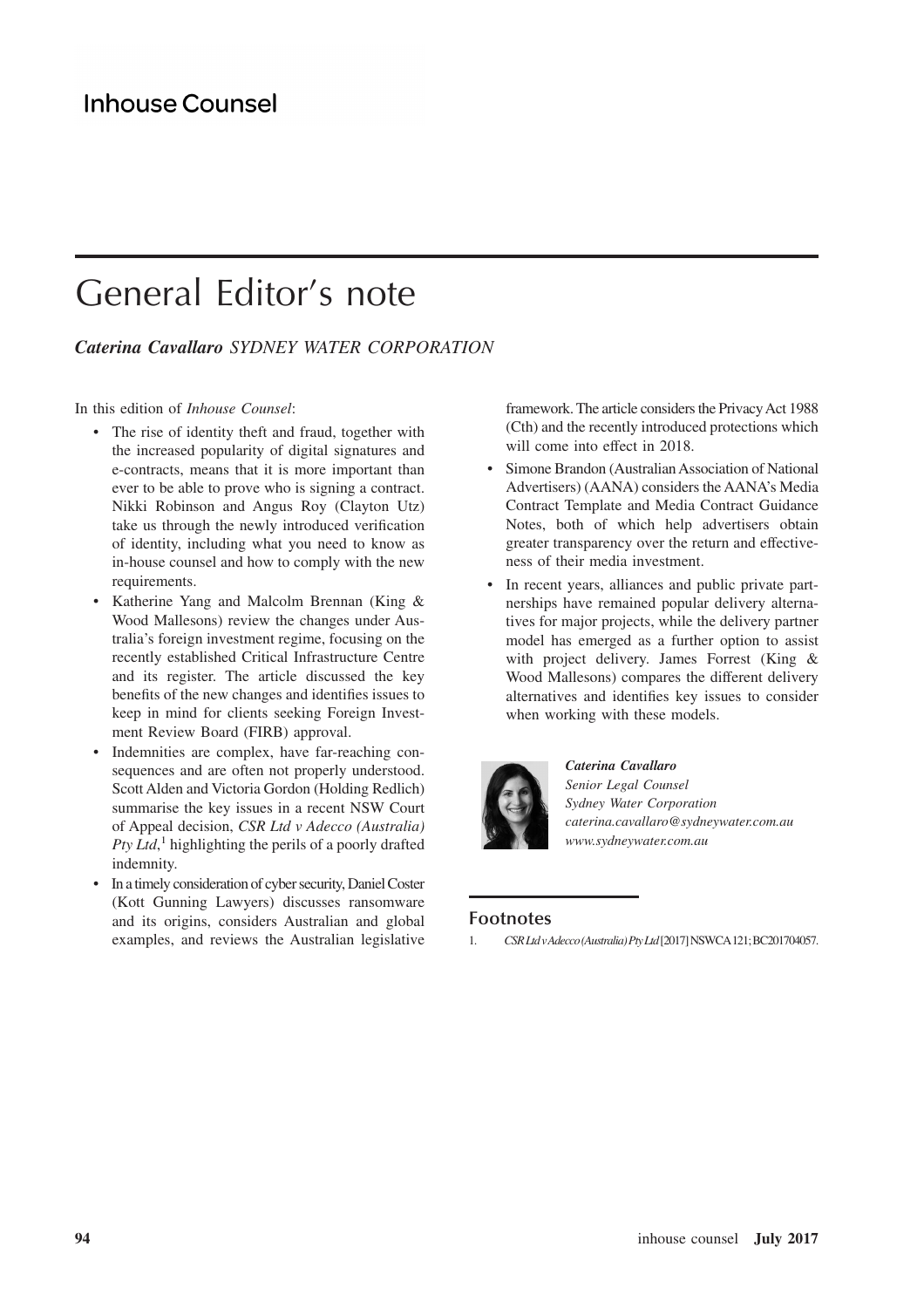# 404 error: cyber security for business

## *Daniel Coster KOTT GUNNING LAWYERS*

The commercial internet is a relatively recent development. With the proliferation of faster and cheaper technologies, we are now heavily dependent on internetconnected devices for both business and pleasure.<sup>1</sup> With new technologies come new risks, and even large multinational businesses have fallen victim to cyber attacks and lost valuable commercial information.

A breach of digital security, whether or not private data is compromised, can result in reputational damage and loss of business. Businesses may seek to minimise such loss by not publicly disclosing cyber attacks or downplaying the extent of any breach. This article examines the legal obligations for Australian businesses to disclose cyber security breaches, as well as the importance of taking a proactive approach to cyber security generally and when responding to a breach of personal information in particular.

#### **The threat**

In 2005, the world first experienced the unprecedented threat of ransomware. In short, ransomware is the criminal misuse of data encryption software (designed to secure private data from unauthorised access). Ransomware can be activated by simply opening an infected file in a seemingly innocuous email. Once activated, the ransomware encrypts all the files on your device, preventing access until a ransom is paid for the "key" to decrypt the data. It is estimated that between October and December 2013, over US\$27 million had been paid in ransoms as a result of one type of ransomware alone (CryptoLocker).<sup>2</sup> From January 2015 to April 2016, Australia accounted for 11% of global ransomware infections, more than the UK, Germany and Italy combined.<sup>3</sup>

In 2013 and 2014, internet service company Yahoo! suffered two major embarrassing data breaches, affecting around 1.5 billion customer accounts. The breaches are currently considered to be the largest in the history of the internet. Stolen data is understood to have included customers' names, email addresses, telephone numbers, dates of birth and encrypted passwords. Yahoo! was in the process of being sold, with a substantial price agreed upon, when the breaches were (belatedly) publicly disclosed in 2016. The sale price was subsequently reduced by US\$350 million. Yahoo!'s delay in disclosing the breaches attracted significant media attention,

with affected customers at risk of identity theft and other crimes for 3 years. Yahoo! is a cautionary tale. Their handling of the breaches resulted in the loss of a substantial number of advertisers (a key revenue source) and customers.

## **Ransomware infections by region, January 2015 — April 2016**



Source: Symantec, *An ISTR Special Report: Ransomware and Businesses 2016*

In July 2015, a website for cheating spouses, Ashley Madison, experienced a massive data breach. A group of hackers stole customer data including names, residential addresses, credit card records and user search histories. When the site failed to obey a demand by the hackers to shut down, the group released the data publicly, along with a significant number of corporate emails it had also stolen. A class-action lawsuit by customers is currently being prepared in Canada as a result of the breach.

#### **Legislative framework**

The Privacy Act 1988 (Cth) (the Act) regulates the storage and use of personal information by many (but not all) private sector organisations.<sup>4</sup> The definition of "organisation", for the purposes of the legislation, includes an individual, body corporate, partnership, unincorporated association, or a trust (but not a small business operator, subject to certain exceptions).<sup>5</sup>

Australia's data protections laws have been significantly updated with amendments to the Act made by the Privacy Amendment (Enhancing Privacy Protection) Act 2012 (Cth) and the Privacy Amendment (Notifiable Data Breaches) Act 2017 (Cth).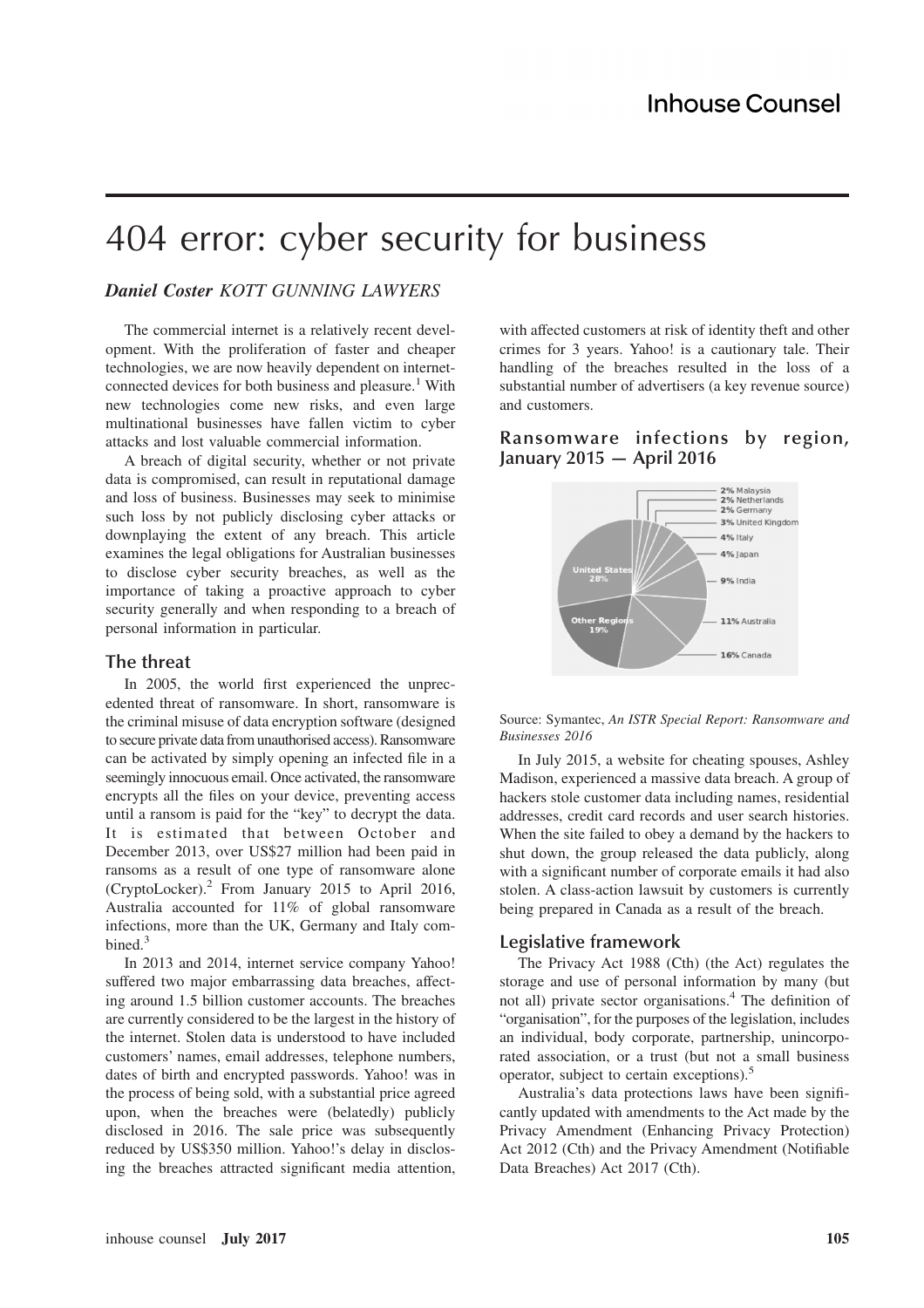# **Inhouse Counsel**

#### *Enhanced protection*

The Privacy Amendment (Enhancing Privacy Protection) Act introduced amendments in the form of the 13 Australian Privacy Principles (APPs), imposing more stringent privacy obligations on organisations as to the protection, disclosure and management of personal information. The principles seek to ensure organisations manage personal information openly and transparently, such that customers are aware of how their information is being used and their rights with regard to the same. By now, readers would be familiar with these principles, with them having been in effect since March 2014.

#### *Data breaches*

The Privacy Amendment (Notifiable Data Breaches) Act is a significant amendment to the Act, taking effect from February 2018. The Act now imposes a requirement on organisations to provide notification of certain breaches of data security, termed an "eligible data breach". An eligible data breach occurs when either:<sup>6</sup>

- there is unauthorised access to, or disclosure of, information that a reasonable person would consider likely to result in serious harm to any affected individuals; or
- information is lost in circumstances where the above is likely to occur.

In the event of a data breach, organisations have notification obligations under the Act.<sup>7</sup> The obligation to notify of a breach arises where an organisation is aware that there are reasonable grounds to believe there has been an eligible breach. If an organisation suspects there may have been an eligible breach, the Act requires the organisation to expeditiously carry out an assessment to determine whether there are reasonable grounds to believe the relevant circumstances amount to such a breach.<sup>8</sup> An organisation is required to take all reasonable steps to have such assessment completed within 30 days of becoming aware of the potential eligible breach.

Where there are reasonable grounds to believe an eligible breach has occurred, the Act requires an organisation to prepare a statement setting out particulars of the breach, including the nature of the information concerned and recommendations for individuals affected by the breach.<sup>9</sup> The statement must be provided to the Privacy Commissioner as soon as practicable. The organisation is also required, if practicable, to take reasonable steps to provide notice of the statement to each affected individual. If that is impracticable, the organisation is required to publish the statement on their website and to take reasonable steps to publicise the contents of the statement.

### **Role of the regulator**

The Office of the Australian Information Commissioner (OAIC) is the regulatory body responsible for administering Australia's privacy laws and handling privacy complaints. The OAIC has published a privacy regulatory action policy, which provides guidance as to the action it will take when a breach of privacy occurs.<sup>10</sup>

Relevantly, the OAIC's preference is to work with business to ensure legal compliance, rather than being a purely punitive body. If a business acts in good faith and is candid with the OAIC, assistance will generally be provided. This is of course subject to various factors, including the seriousness of any breach, whether the business has been the subject of prior regulatory action (ie whether they are a "repeat offender") and any deterrent value (generally and for that business specifically) in taking punitive action.

The OAIC also provides a helpful online guide on handling privacy breaches, $11$  which outlines the key areas businesses need to focus on to protect personal information and what to do in the event of a breach.

### **Implications for business**

It is essential to ensure organisations are aware of their new obligations under the Act. The amendments to the Act impose a positive requirement to investigate potential breaches of data, and to then report any eligible breach to the Commissioner and any affected individuals.

The specific message for businesses is that, while a breach of digital security can be embarrassing and financially damaging, the new legislative framework introduces more rigorous obligations of transparency and accountability. With the rise of cloud-based storage in particular, and an increase in reliance on technology more generally, businesses need to have an ongoing focus on cyber security, in terms of both prevention and when responding to a breach.

The general message is that the pace of change in this area is increasing, and businesses need to be both vigilant and proactive. Indeed, it is no longer sufficient to only be aware of Australian legislative changes. Businesses wanting to operate, or provide goods or services, in the European Union (EU) will also be affected by compliance requirements in the EU's General Data Protection Regulation from May 2018.

While regulation in this area is developing rapidly, it is almost inevitably outpaced by evolving technologies and emerging threats. As the ransomware graph above demonstrates, Australia is at the forefront with these risks.